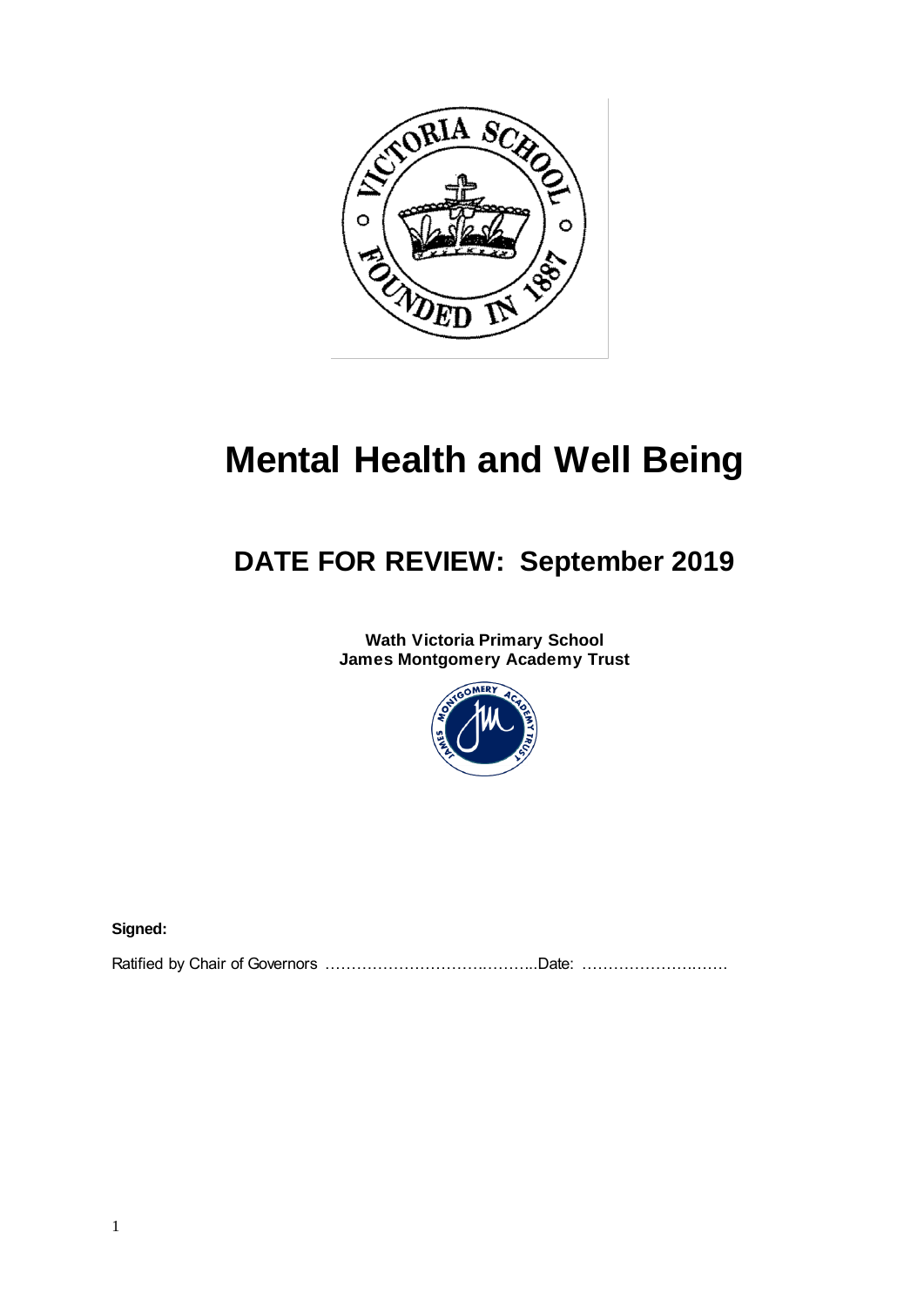# Statement of Intent

At Wath Victoria Primary School we are committed to promoting positive mental health and emotional wellbeing to all students, their families and members of staff and governors. Our open culture allows students' voices to be heard, and through the use of effective policies and procedures we ensure a safe and supportive environment for all affected - both directly and indirectly - by mental health issues.

This policy is a guide to all staff – including non-teaching and governors – outlining Wath Victoria Primary School's approach to promoting mental health and emotional wellbeing. It should be read in conjunction with other relevant school policies.

#### Policy Aims

- **Promote positive mental health and emotional wellbeing in all staff and students.**
- **Increase understanding and awareness of common mental health issues.**
- Enable staff to identify and respond to early warning signs of mental ill health in students.
- **Enable staff to understand how and when to access support when working with young people** with mental health issues.
- Provide the right support to students with mental health issues, and know where to signpost them and their parents/carers for specific support.
- **Develop resilience amongst students and raise awareness of resilience building techniques.**
- Raise awareness amongst staff and SLT that staff may have mental health issues, and that they are supported in relation to looking after their wellbeing; instilling a culture of staff and student welfare where everyone is aware of signs and symptoms with effective signposting underpinned by behaviour and welfare around school.

# Key staff members

This policy aims to ensure all staff take responsibility to promote the mental health of students, however key members of staff have specific roles to play:

- Pastoral Staff
- Designated Safeguarding Lead
- **SENCO**
- **Student support champion**
- Head Teacher
- SEMH / PSHE Coordinator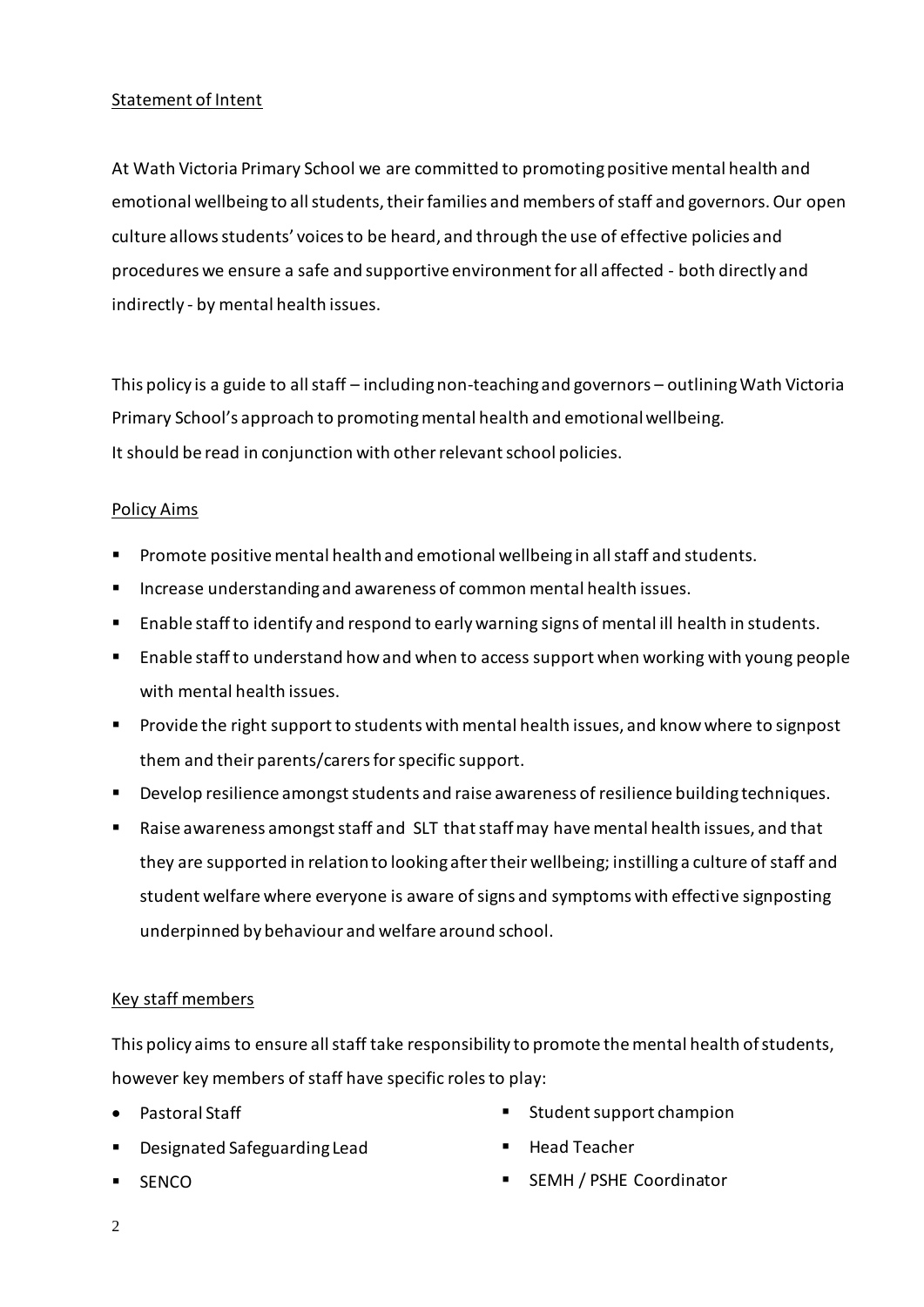If a member of staff is concerned about the mental health or wellbeing of student, in the first instance they should speak to the school SENDCO.

If there is a concern that the student is high risk or in danger of immediate harm, the school's child protection procedures should be followed.

If the child presents a high risk medical emergency, relevant procedures should be followed, including involving the emergency services if necessary.

# Individual Plans

When a pupil has been identified as having cause for concern, has received a diagnosis of a mental health issue, or is receiving support either through CAMHS or another organisation, it is recommended that an Individual Pastoral Plan should be drawn up. The development of the plan should involve the pupil, parents, and relevant professionals.

Suggested elements of this plan include:

- Details of the pupil's situation/condition/diagnosis
- Special requirements or strategies, and necessary precautions
- Any work to be carried out in school
- Medication and any side effects
- Who to contact in an emergency
- The role the school and specific staff

#### Curriculum

The skills, knowledge and understanding our students need to keep themselves - and others physically and mentally healthy and safe are included as part of our PSHE / SEMH curriculum and our peer mentoring programme.

We will follow the guidance issued by the PSHE Association, along with current government legislation to prepare us to teach about mental health and emotional health safely and sensitively. [https://www.pshe-association.org.uk/curriculum-and-resources/resources/guidance-preparing](https://www.pshe-association.org.uk/curriculum-and-resources/resources/guidance-preparing-teach-about-mental-health-and)[teach-about-mental-health-and](https://www.pshe-association.org.uk/curriculum-and-resources/resources/guidance-preparing-teach-about-mental-health-and)emotional wellbeing Incorporating this into our curriculum at all stages is a good opportunity to promote students' wellbeing through the development of healthy coping strategies and an understanding of students' own emotions as well as those of other people.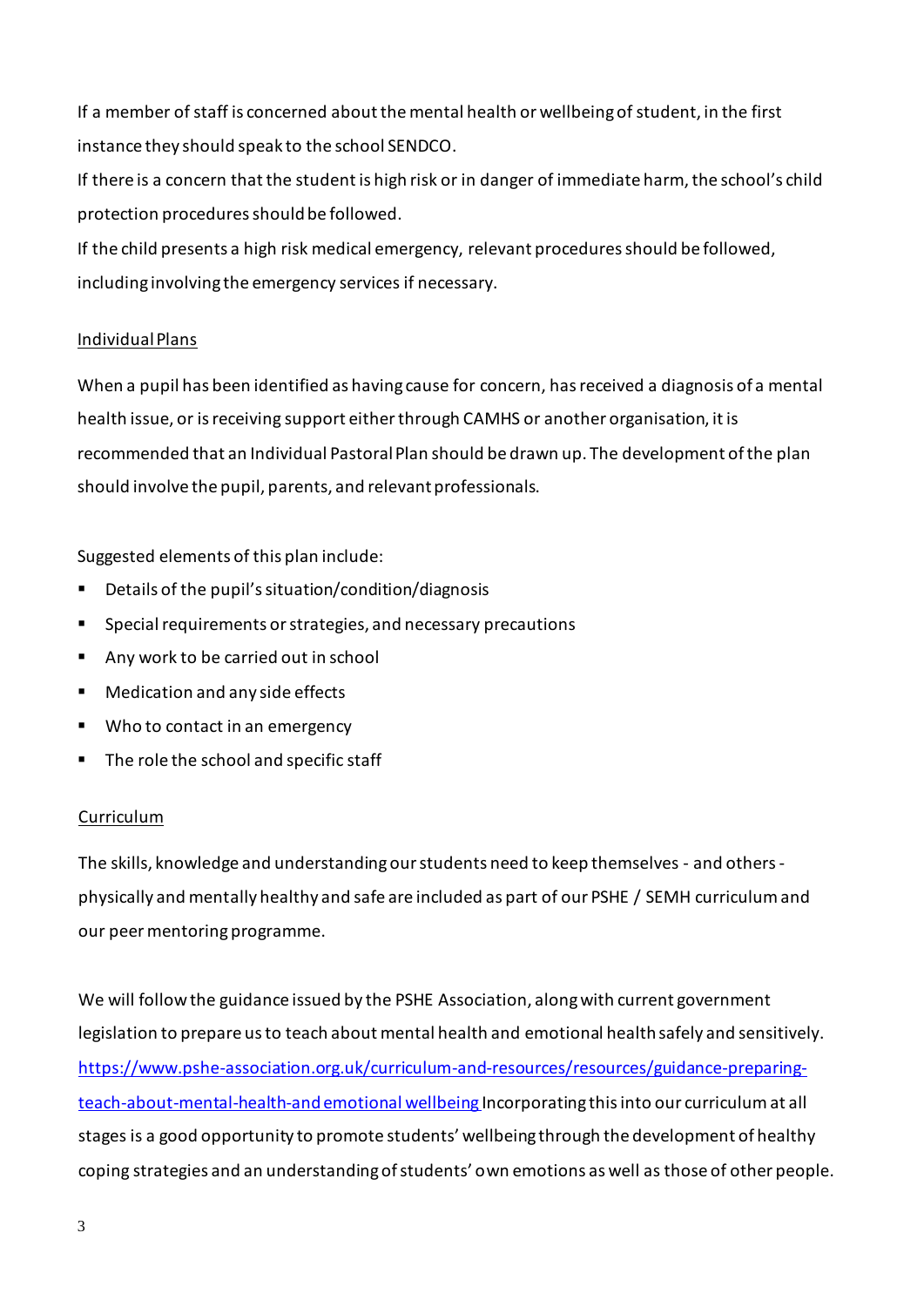Additionally, we will use Jigsaw lessons as a vehicle for providing students who do develop difficulties, with strategies to keep themselves healthy and safe, as well as supporting students to support any of their friends who are facing challenges. This will include specific mindfulness practices.

# Signposting

We will ensure that staff, students and parents/carers are aware of the support and services available to them, and how they can access these services.

Within the school (displays, windows, toilets etc.) and through our communication channels (newsletters, website, Facebook, Twitter, Class Dojo), we will share and display relevant information about local and national support services and events.

The aim of this is to ensure students understand:

- What help is available
- Who it is aimed at
- Why should they access it
- What is likely to happen next

 $How to access it$ 

Sources of support at school and in the local community

In the local community

- CAMHS
- Early help
- GP

In-School support

- **Emoji emotions**
- **Socially speaking**
- Renew resilience
- Bonding through play
- **Lego therapy**
- **Therapeutic story writing**
- **Emotional literacy**
- **Anger Gremlin programme**
- **Lunchtime club**
- Shining Stars after school club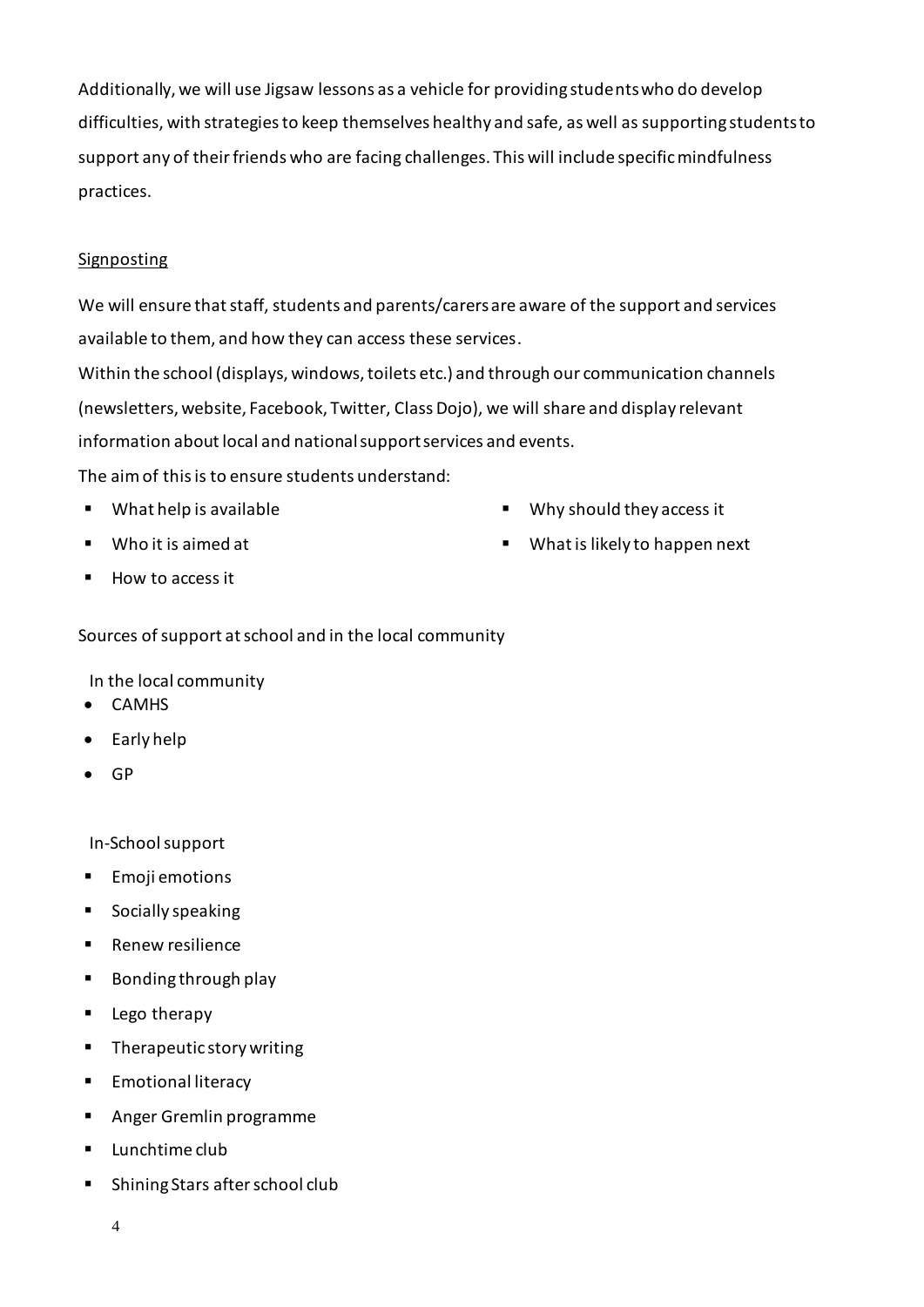- Mediation for conflict resolution
- **Enhanced transition**
- Wishes and feelings work
- **Personalised mentoring sessions**
- **Bereavement guidance**
- Art therapy
- Positive parenting liaison
- **Homework club**

#### Warning Signs

Staff may become aware of warning signs which indicate a student, member of staff or parent is experiencing mental health or emotional wellbeing issues. These warning signs should always be taken seriously and staff observing any of these warning signs should alert the school SENDCO or a member of the pastoral team. Concerns about staff should be address to the Head Teacher.

Possible warning signs, (not exclusive) which all staff should be aware of include:

- **Physical signs of harm that are repeated** or appear non-accidental
- Changes in eating / sleeping habits
- **Increased isolation from friends or** family, becoming socially withdrawn
- Changes in activity and mood
- **Lowering of academic achievement**
- Talking or joking about self-harm or suicide
- Abusing drugs or alcohol
- Expressing feelings of failure, uselessness or loss of hope
- Changes in clothing e.g. long sleeves in warm weather
- **Secretive behaviour**
- Skipping PE or getting changed secretively
- Lateness to, or absence from school
- Repeated physical pain or nausea with no evident cause
- An increase in lateness or absenteeism

#### Targeted support

We recognise some children and young people are at greater risk of experiencing poorer mental health. For example, those who are in care, young carers, those who have had previous access to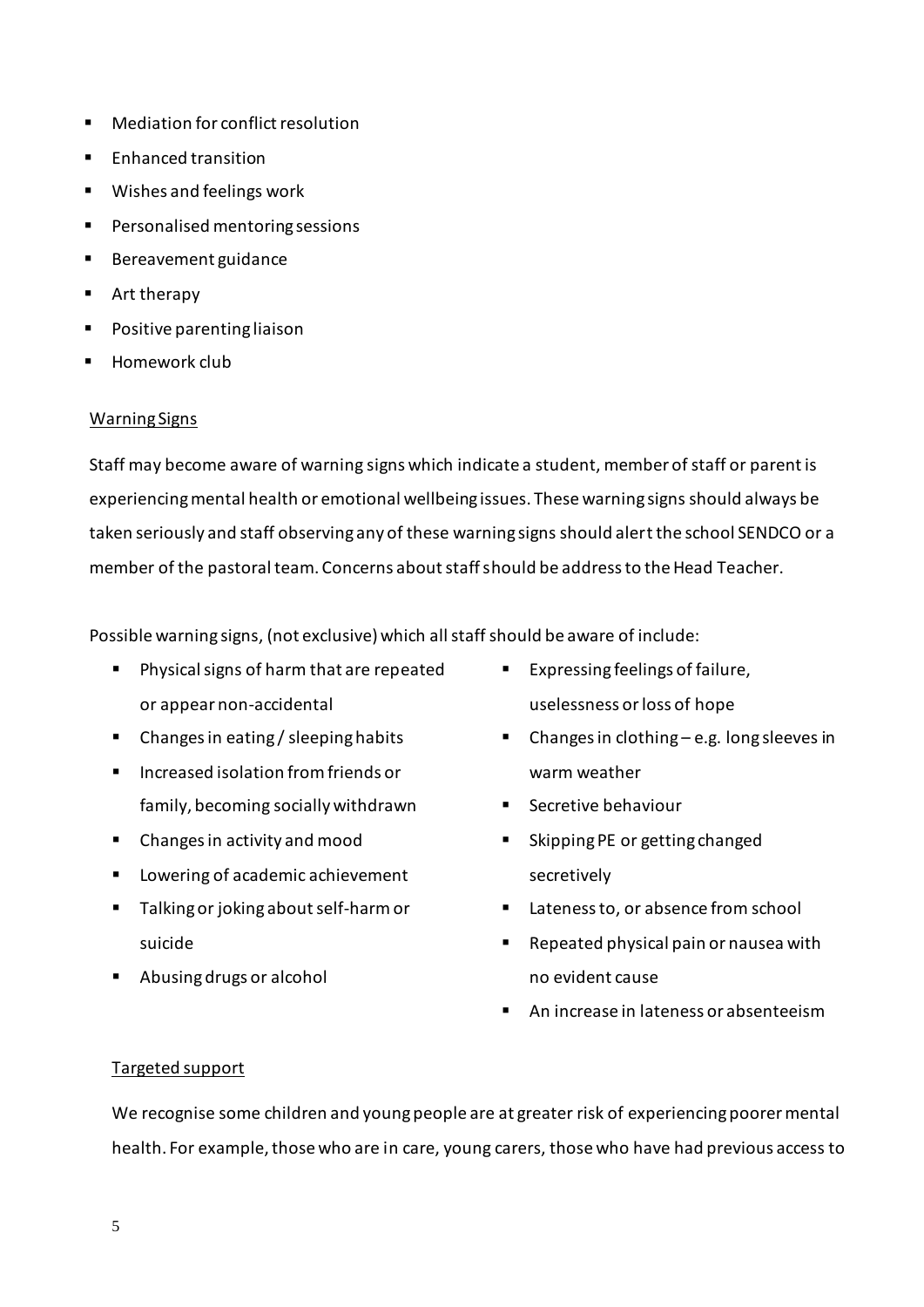CAMHS, those living with parents/carers with a mental illness and those living in households experiencing domestic violence.

We work closely with school nurses, early help and other available professionals in supporting the emotional and mental health needs of school-aged children and are equipped to work at community, family and individual levels. Their skills cover identifying issues early, determining potential risks and providing early intervention to prevent issues escalating.

We ensure timely and effective identification of students who would benefit from targeted

support and ensure appropriate referral to support services by:

- Providing specific help for those children most at risk (or already showing signs) of social, emotional, and behavioural problems;
- Working closely with Rotherham Borough Council Children's Services, including Early Help, Rotherham CAMHS and other agencies services to follow various protocols including assessment and review referral;
- **IDENT IDENT IS A SET 10 IS A SET ASSESS IN A SET UP ASSESS ASSES I**DENTIFY And The are left than the are left and  $\mathbf{a}$  are left and  $\mathbf{a}$  are left and  $\mathbf{a}$  are left and  $\mathbf{a}$  are left and  $\mathbf{a}$  are left a showing early signs of anxiety, emotional distress, or behavioural problems;
- Liaising with JMAT and authority professionals vis the Northern regional partnership meeting for SEMH.
- Discussing options for tackling these problems with the child and their parents/carers. Agree an Individual Care Plan as the first step
- **Providing a range of interventions that have been proven to be effective,**
- Ensure that people have access to pastoral care and support, as well as specialist services, including CAMHS, so that emotional, social and behavioural problems can be dealt with as soon as they occur;
- Provide people with clear and consistent information about the opportunities available for them to discuss personal issues and emotional concerns. Any support offered should take account of local community and education policies and protocols regarding confidentiality;
- Provide young people with opportunities to build relationships, particularly those who may find it difficult to seek support when they need it
- **The identification, assessment, and support of young carers under the statutory duties** outlined in the Children & Families Act 2014.

# Managing disclosures

If a student chooses to disclose concerns about themselves, or a friend, to any member of staff,

the response will be calm, supportive and non-judgemental.

All disclosures should be recorded confidentially on the student's personal file, including: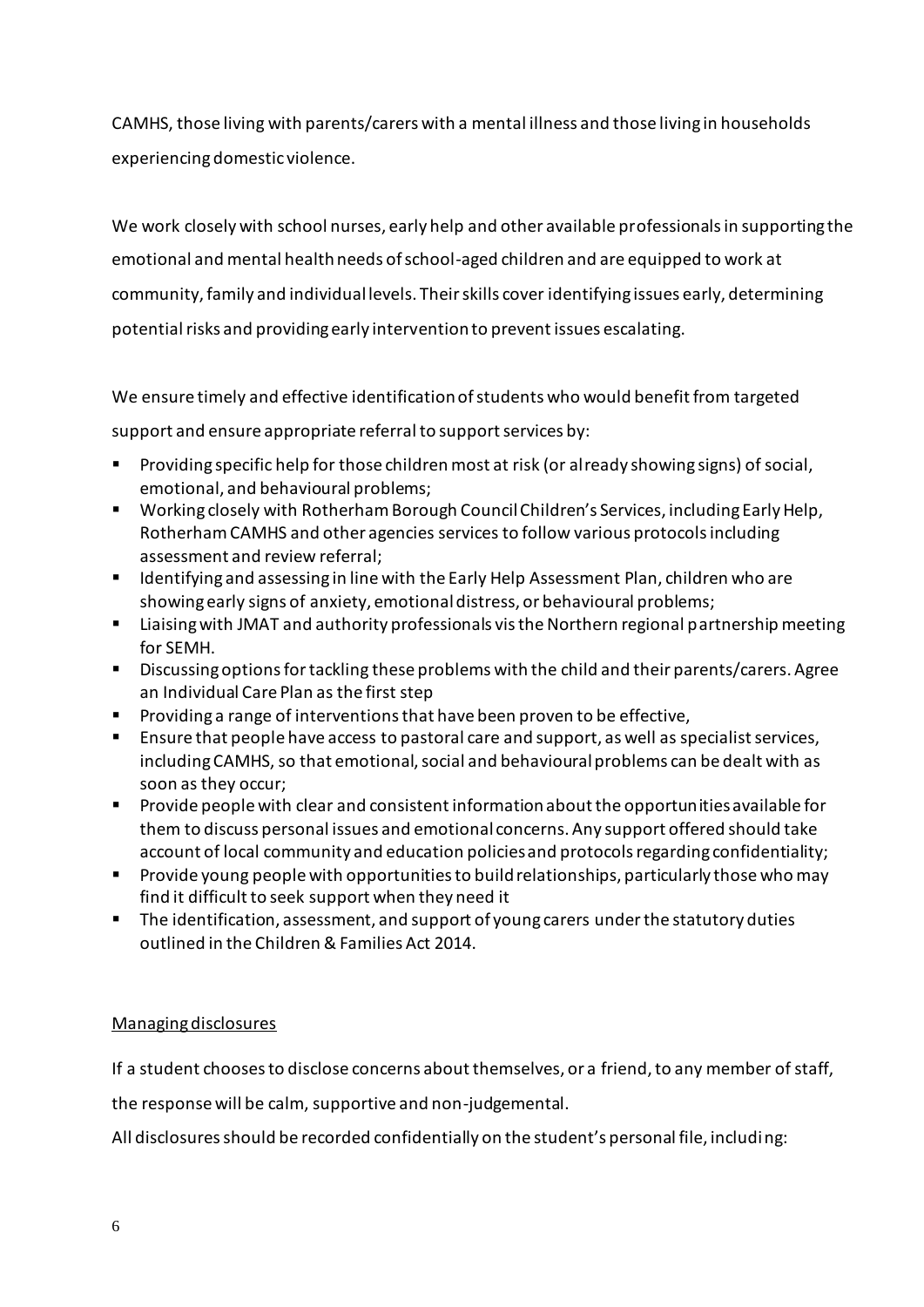- **Date**
- Name of member of staff to whom the disclosure was made

 Nature of the disclosure & main points from the conversation agreed next steps This information will be shared with the designated safeguarding lead and school SENDCO and any allocated mentor if necessary.

It is important to also safeguard staff's emotional wellbeing. By sharing disclosures with a colleague this ensures one single member of staff isn't solely responsible for the student. This also ensures continuity of care should staff absence occur and provides opportunities for ideas and support.

Parents must always be informed, but students may choose to tell their parents themselves. If this is the case, a timescale of 24 hours is recommended to share this information before the school makes contact with the parents/carers.

If a pupil gives us reason to believe that they are at risk, or there are child protection issues, parents should not be informed, but the child protection procedures should be followed.

# Supporting parents

We recognise the family plays a key role in influencing children and young people's emotional health and wellbeing; we will work in partnership with parents and carers to promote emotional health and wellbeing by:

- Ensuring all parents are aware of and have access to promoting social and emotional wellbeing and preventing mental health problems;
- Highlighting sources of information and support about common mental health issues through our communication channels (website, social media, newsletters etc.);
- **Offering support to help parents or carers develop their parenting skills.**
- Ensuring parents, carers and other family members living in disadvantaged circumstances are given the support they need to participate fully in activities to promote social and emotional wellbeing.

#### Peer support